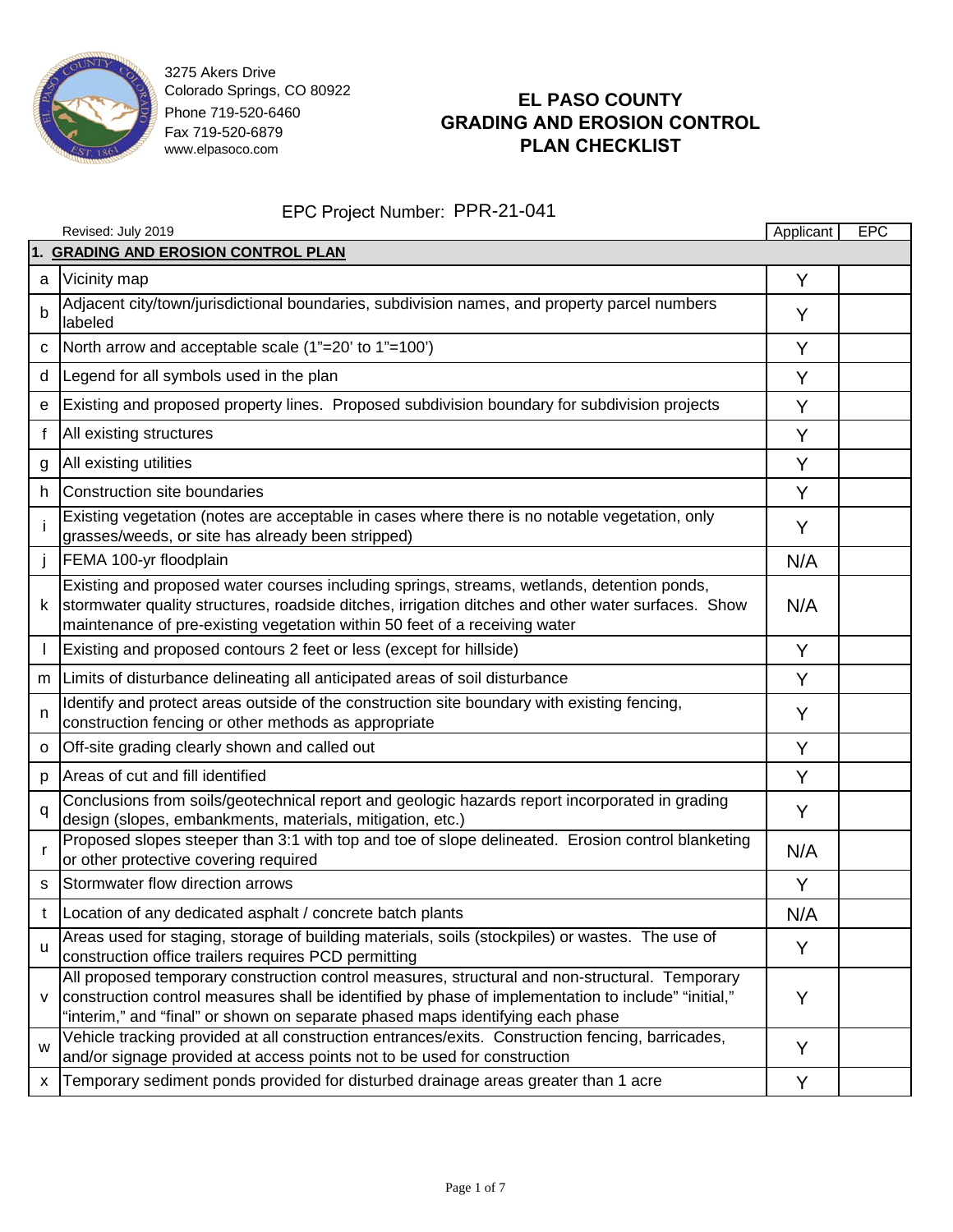

# **EL PASO COUNTY GRADING AND EROSION CONTROL PLAN CHECKLIST**

|    | Revised: July 2019                                                                                                                                                                                                                                                                                                                                                                                                                                                                                                                                                                                                                                                                                                                                                                                                                                                                                          | Applicant | <b>EPC</b> |
|----|-------------------------------------------------------------------------------------------------------------------------------------------------------------------------------------------------------------------------------------------------------------------------------------------------------------------------------------------------------------------------------------------------------------------------------------------------------------------------------------------------------------------------------------------------------------------------------------------------------------------------------------------------------------------------------------------------------------------------------------------------------------------------------------------------------------------------------------------------------------------------------------------------------------|-----------|------------|
| у  | Dewatering operations to include locations of diversion, pump and discharge(s) as anticipated at<br>time of design                                                                                                                                                                                                                                                                                                                                                                                                                                                                                                                                                                                                                                                                                                                                                                                          | N/A       |            |
| Z  | All proposed temporary construction control measure details. Custom or other jurisdiction's details<br>used must meet or exceed EPC standards                                                                                                                                                                                                                                                                                                                                                                                                                                                                                                                                                                                                                                                                                                                                                               | Y         |            |
| aa | Any off-site stormwater control measure proposed for use by the project and not under the direct<br>control or ownership of the Owner or Operator                                                                                                                                                                                                                                                                                                                                                                                                                                                                                                                                                                                                                                                                                                                                                           | Y         |            |
| bb | Existing and proposed permanent storm water management facilities, including areas proposed for<br>stormwater infiltration or subsurface detention                                                                                                                                                                                                                                                                                                                                                                                                                                                                                                                                                                                                                                                                                                                                                          | Y         |            |
| CC | Existing and proposed easements (permanent and construction) including required off-site<br>easements                                                                                                                                                                                                                                                                                                                                                                                                                                                                                                                                                                                                                                                                                                                                                                                                       | Y         |            |
|    | Retaining walls (not to be located in County ROW unless approved via license agreement). Design<br>dd  by P.E. and building permit from Regional Building Department required for walls greater than or<br>equal to 4 feet in height, series of walls, or walls supporting a surcharge                                                                                                                                                                                                                                                                                                                                                                                                                                                                                                                                                                                                                      | N/A       |            |
| ee | Plan certified by a Colorado Registered P.E., with EPC standard signature blocks for Engineer,<br>Owner and EPC                                                                                                                                                                                                                                                                                                                                                                                                                                                                                                                                                                                                                                                                                                                                                                                             |           |            |
| ff | Engineer's Statement (for standalone GEC Plan):<br>This Grading and Erosion Control Plan was prepared under my direction and supervision and is<br>correct to the best of my knowledge and belief. Said Plan has been prepared according to the<br>criteria established by the County for Grading and Erosion Control Plans. I accept responsibility for<br>any liability caused by any negligent acts, errors or omissions on my part in preparing this plan.                                                                                                                                                                                                                                                                                                                                                                                                                                              | Y         |            |
|    | <b>Engineer of Record Signature</b><br>Date                                                                                                                                                                                                                                                                                                                                                                                                                                                                                                                                                                                                                                                                                                                                                                                                                                                                 |           |            |
| gg | Engineer's Statement (for GEC Plan within Construction Drawing set):<br>These detailed plans and specifications were prepared under my direction and supervision. Said<br>plans and specifications have been prepared according to the criteria established by the County for<br>detailed roadway, drainage, grading and erosion control plans and specifications, and said plans<br>and specifications are in conformity with applicable master drainage plans and master<br>transportation plans. Said plans and specifications meet the purposes for which the particular<br>roadway and drainage facilities are designed and are correct to the best of my knowledge and<br>belief. I accept responsibility for any liability caused by any negligent acts, errors or omissions on<br>my part in preparation of these detailed plans and specifications.<br><b>Engineer of Record Signature</b><br>Date | N/A       |            |
| hh | Owner's Statement (for standalone GEC Plan):<br>I, the owner/developer have read and will comply with the requirements of the Grading and Erosion<br>Control Plan.<br>Owner Signature<br>Date                                                                                                                                                                                                                                                                                                                                                                                                                                                                                                                                                                                                                                                                                                               |           |            |
|    | Owner's Statement (for GEC Plan within Construction Drawing set):                                                                                                                                                                                                                                                                                                                                                                                                                                                                                                                                                                                                                                                                                                                                                                                                                                           |           |            |
| Ϊİ | I, the owner/developer have read and will comply with the requirements of the grading and erosion<br>control plan and all of the requirements specified in these detailed plans and specifications.                                                                                                                                                                                                                                                                                                                                                                                                                                                                                                                                                                                                                                                                                                         | N/A       |            |
|    | Owner Signature<br>Date                                                                                                                                                                                                                                                                                                                                                                                                                                                                                                                                                                                                                                                                                                                                                                                                                                                                                     |           |            |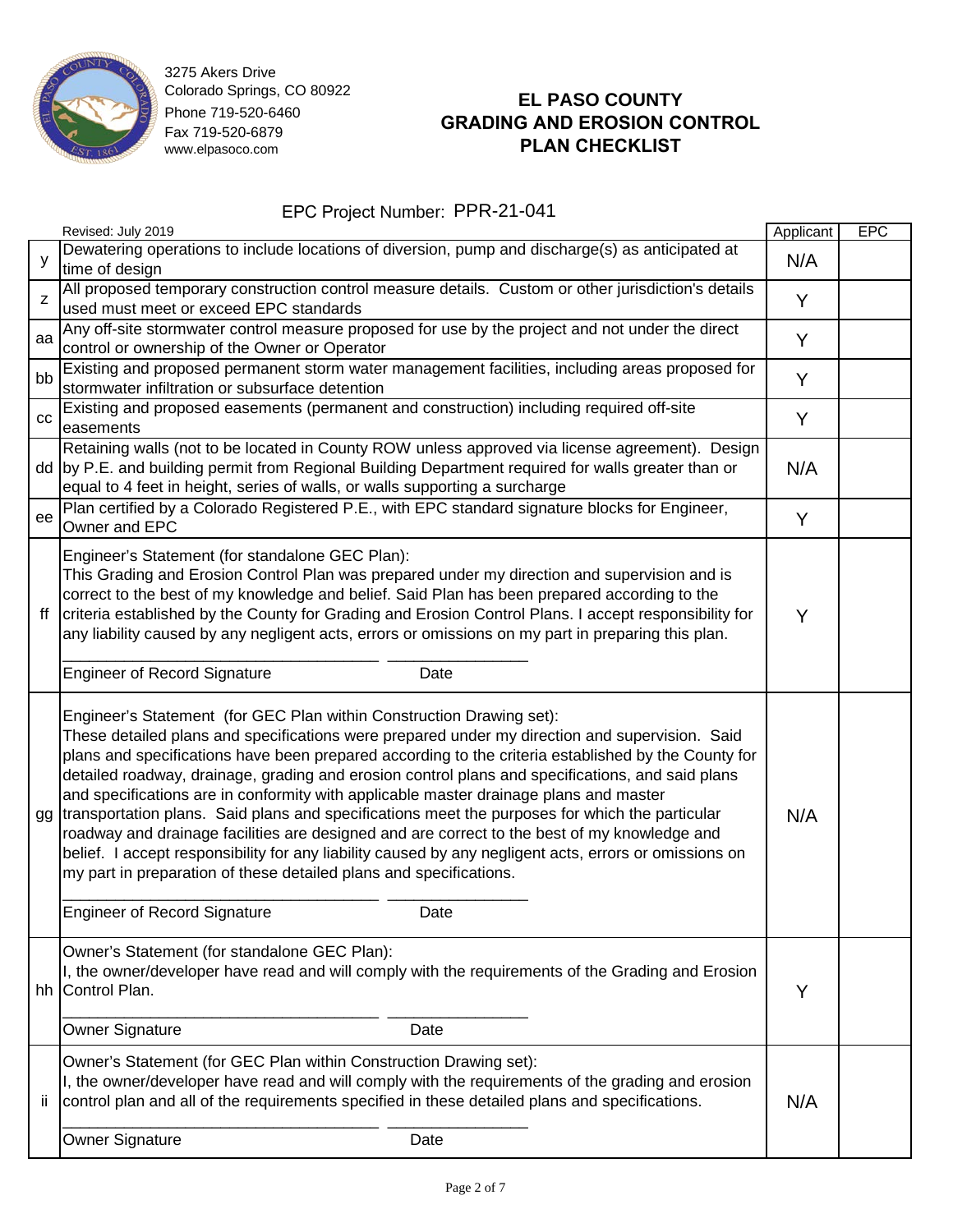

# **EL PASO COUNTY GRADING AND EROSION CONTROL PLAN CHECKLIST**

|              | Revised: July 2019                                                                                                                                                                                                                                                                                                                                                                                                                                                                                                                                                                                                                                                                                                                                                                                                                                                                                                                                                                                                                             | Applicant | <b>EPC</b> |
|--------------|------------------------------------------------------------------------------------------------------------------------------------------------------------------------------------------------------------------------------------------------------------------------------------------------------------------------------------------------------------------------------------------------------------------------------------------------------------------------------------------------------------------------------------------------------------------------------------------------------------------------------------------------------------------------------------------------------------------------------------------------------------------------------------------------------------------------------------------------------------------------------------------------------------------------------------------------------------------------------------------------------------------------------------------------|-----------|------------|
| jj           | El Paso County:<br>County plan review is provided only for general conformance with County Design Criteria. The<br>County is not responsible for the accuracy and adequacy of the design, dimensions, and/ or<br>elevations which shall be confirmed at the job site. The County through the approval of this<br>document assumes no responsibility for completeness and/ or accuracy of this document.<br>Filed in accordance with the requirements of the El Paso County Land Development Code,<br>Drainage Criteria Manual Volumes 1 and 2, and Engineering Criteria Manual, as amended.<br>In accordance with ECM Section 1.12, these construction documents will be valid for construction<br>for a period of 2 years from the date signed by the El Paso County Engineer. If construction has not<br>started within those 2 years, the plans will need to be resubmitted for approval, including payment<br>of review fees at the Planning and Community Development Director's discretion.<br>County Project Engineer Signature<br>Date | Y         |            |
|              | 2. ADDITIONAL REPORTS/PERMITS/DOCUMENTS                                                                                                                                                                                                                                                                                                                                                                                                                                                                                                                                                                                                                                                                                                                                                                                                                                                                                                                                                                                                        |           |            |
| a            | Soils report / geotechnical investigation as appropriate for grading/utilities/drainage/road<br>construction.                                                                                                                                                                                                                                                                                                                                                                                                                                                                                                                                                                                                                                                                                                                                                                                                                                                                                                                                  | Y         |            |
| b            | Use Agreement/easement between the Owner or Operator and other third party for use of all off-<br>site grading or stormwater control measures, used by the owner or operator but not under their<br>direct control or ownership.                                                                                                                                                                                                                                                                                                                                                                                                                                                                                                                                                                                                                                                                                                                                                                                                               | N/A       |            |
|              | c Floodplain Development Permit                                                                                                                                                                                                                                                                                                                                                                                                                                                                                                                                                                                                                                                                                                                                                                                                                                                                                                                                                                                                                | N/A       |            |
|              | d   USACE 404/wetlands permit/mitigation plan                                                                                                                                                                                                                                                                                                                                                                                                                                                                                                                                                                                                                                                                                                                                                                                                                                                                                                                                                                                                  | N/A       |            |
|              | e FEMA CLOMR                                                                                                                                                                                                                                                                                                                                                                                                                                                                                                                                                                                                                                                                                                                                                                                                                                                                                                                                                                                                                                   | N/A       |            |
| $\mathsf{f}$ | State Engineer's permit/Notice Of Intent to Construct                                                                                                                                                                                                                                                                                                                                                                                                                                                                                                                                                                                                                                                                                                                                                                                                                                                                                                                                                                                          |           |            |
| g            | Stormwater Management Plan (SWMP)                                                                                                                                                                                                                                                                                                                                                                                                                                                                                                                                                                                                                                                                                                                                                                                                                                                                                                                                                                                                              | Y         |            |
| h.           | Financial Assurance Estimate (FAE) (signed)                                                                                                                                                                                                                                                                                                                                                                                                                                                                                                                                                                                                                                                                                                                                                                                                                                                                                                                                                                                                    | Y         |            |
| j.           | Erosion and Stormwater Quality Control Permit (ESQCP) (signed)                                                                                                                                                                                                                                                                                                                                                                                                                                                                                                                                                                                                                                                                                                                                                                                                                                                                                                                                                                                 | Y         |            |
|              | Pre-Development Site Grading Acknowledgement & Right of Access Form (signed)                                                                                                                                                                                                                                                                                                                                                                                                                                                                                                                                                                                                                                                                                                                                                                                                                                                                                                                                                                   |           |            |
| $\mathsf{k}$ | Conditions of Approval met?                                                                                                                                                                                                                                                                                                                                                                                                                                                                                                                                                                                                                                                                                                                                                                                                                                                                                                                                                                                                                    |           |            |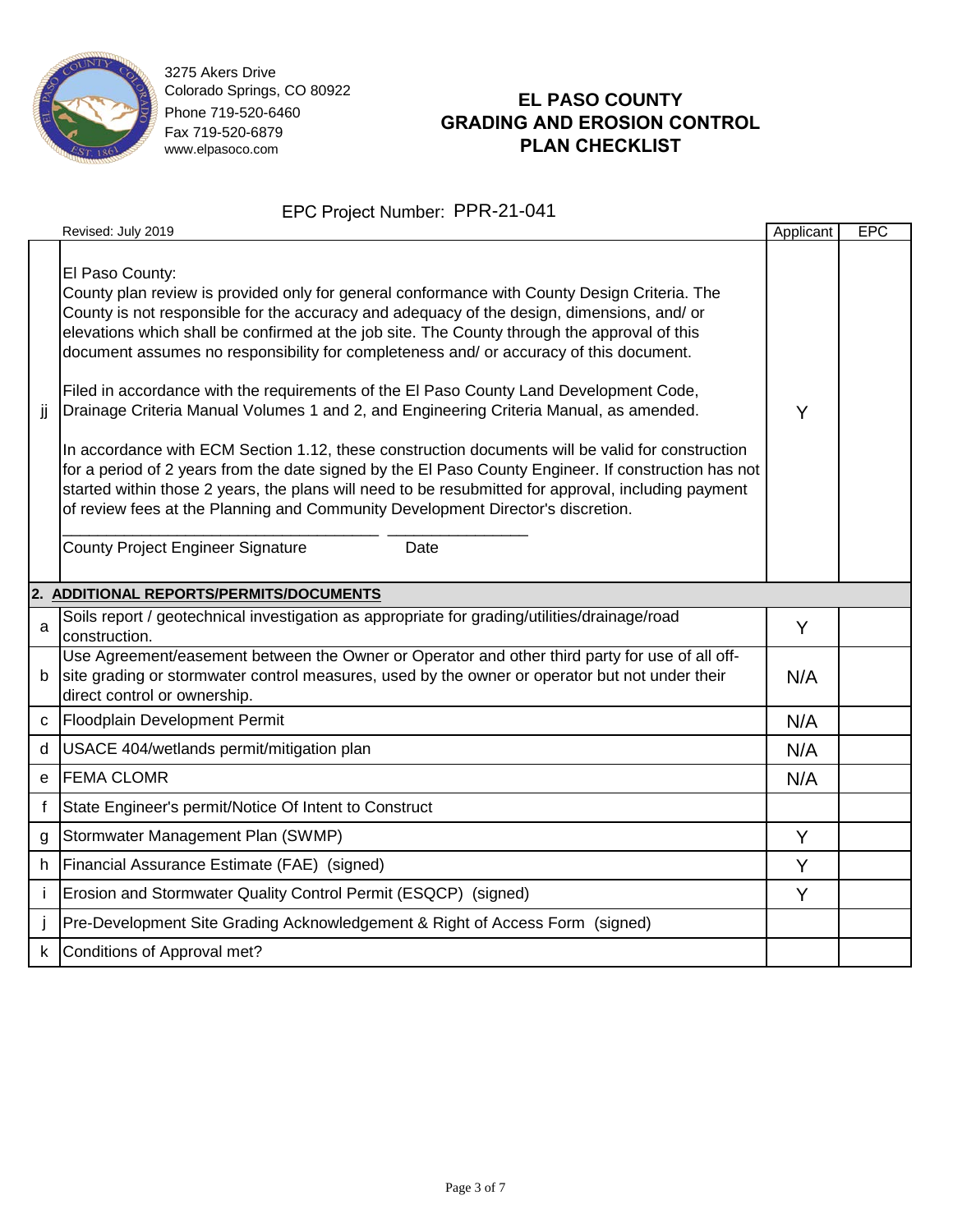

# **EL PASO COUNTY GRADING AND EROSION CONTROL PLAN CHECKLIST**

|                | Revised: July 2019                                                                                                                                                                                                                                                                                                                                                                                                                                                                                                                                                                                                    | Applicant | <b>EPC</b> |  |  |  |
|----------------|-----------------------------------------------------------------------------------------------------------------------------------------------------------------------------------------------------------------------------------------------------------------------------------------------------------------------------------------------------------------------------------------------------------------------------------------------------------------------------------------------------------------------------------------------------------------------------------------------------------------------|-----------|------------|--|--|--|
|                | 3. STANDARD NOTES FOR EL PASO COUNTY GRADING AND EROSION CONTROL PLANS                                                                                                                                                                                                                                                                                                                                                                                                                                                                                                                                                |           |            |  |  |  |
| 1              | Stormwater discharges from construction sites shall not cause or threaten to cause pollution,<br>contamination, or degradation of State Waters. All work and earth disturbance shall be done in a<br>manner that minimizes pollution of any on-site or off-site waters, including wetlands.                                                                                                                                                                                                                                                                                                                           | Y         |            |  |  |  |
| $\overline{2}$ | Notwithstanding anything depicted in these plans in words or graphic representation, all design and<br>construction related to roads, storm drainage and erosion control shall conform to the standards<br>and requirements of the most recent version of the relevant adopted El Paso County standards,<br>including the Land Development Code, the Engineering Criteria Manual, the Drainage Criteria<br>Manual, and the Drainage Criteria Manual Volume 2. Any deviations from regulations and<br>standards must be requested, and approved, in writing.                                                           | Y         |            |  |  |  |
| 3              | A separate Stormwater Management Plan (SMWP) for this project shall be completed and an<br>Erosion and Stormwater Quality Control Permit (ESQCP) issued prior to commencing construction.<br>Management of the SWMP during construction is the responsibility of the designated Qualified<br>Stormwater Manager or Certified Erosion Control Inspector. The SWMP shall be located on-site at<br>all times during construction and shall be kept up to date with work progress and changes in the<br>field.                                                                                                            | Y         |            |  |  |  |
| $\overline{4}$ | Once the ESQCP is approved and a "Notice to Proceed" has been issued, the contractor may<br>install the initial stage erosion and sediment control measures as indicated on the approved GEC.<br>A Preconstruction Meeting between the contractor, engineer, and El Paso County will be held prior<br>to any construction. It is the responsibility of the applicant to coordinate the meeting time and place<br>with County staff.                                                                                                                                                                                   | Y         |            |  |  |  |
| 5              | Control measures must be installed prior to commencement of activities that could contribute<br>pollutants to stormwater. Control measures for all slopes, channels, ditches, and disturbed land<br>areas shall be installed immediately upon completion of the disturbance.                                                                                                                                                                                                                                                                                                                                          | Y         |            |  |  |  |
| 6              | All temporary sediment and erosion control measures shall be maintained and remain in effective<br>operating condition until permanent soil erosion control measures are implemented and final<br>stabilization is established. All persons engaged in land disturbance activities shall assess the<br>adequacy of control measures at the site and identify if changes to those control measures are<br>needed to ensure the continued effective performance of the control measures. All changes to<br>temporary sediment and erosion control measures must be incorporated into the Stormwater<br>Management Plan. | Y         |            |  |  |  |
| 7              | Temporary stabilization shall be implemented on disturbed areas and stockpiles where ground<br>disturbing construction activity has permanently ceased or temporarily ceased for longer than 14<br>days.                                                                                                                                                                                                                                                                                                                                                                                                              | Y         |            |  |  |  |
| 8              | Final stabilization must be implemented at all applicable construction sites. Final stabilization is<br>achieved when all ground disturbing activities are complete and all disturbed areas either have a<br>uniform vegetative cover with individual plant density of 70 percent of pre-disturbance levels<br>established or equivalent permanent alternative stabilization method is implemented. All temporary<br>sediment and erosion control measures shall be removed upon final stabilization and before permit<br>closure.                                                                                    | Y         |            |  |  |  |
| 9              | All permanent stormwater management facilities shall be installed as designed in the approved<br>plans. Any proposed changes that effect the design or function of permanent stormwater<br>management structures must be approved by the ECM Administrator prior to implementation.                                                                                                                                                                                                                                                                                                                                   | Υ         |            |  |  |  |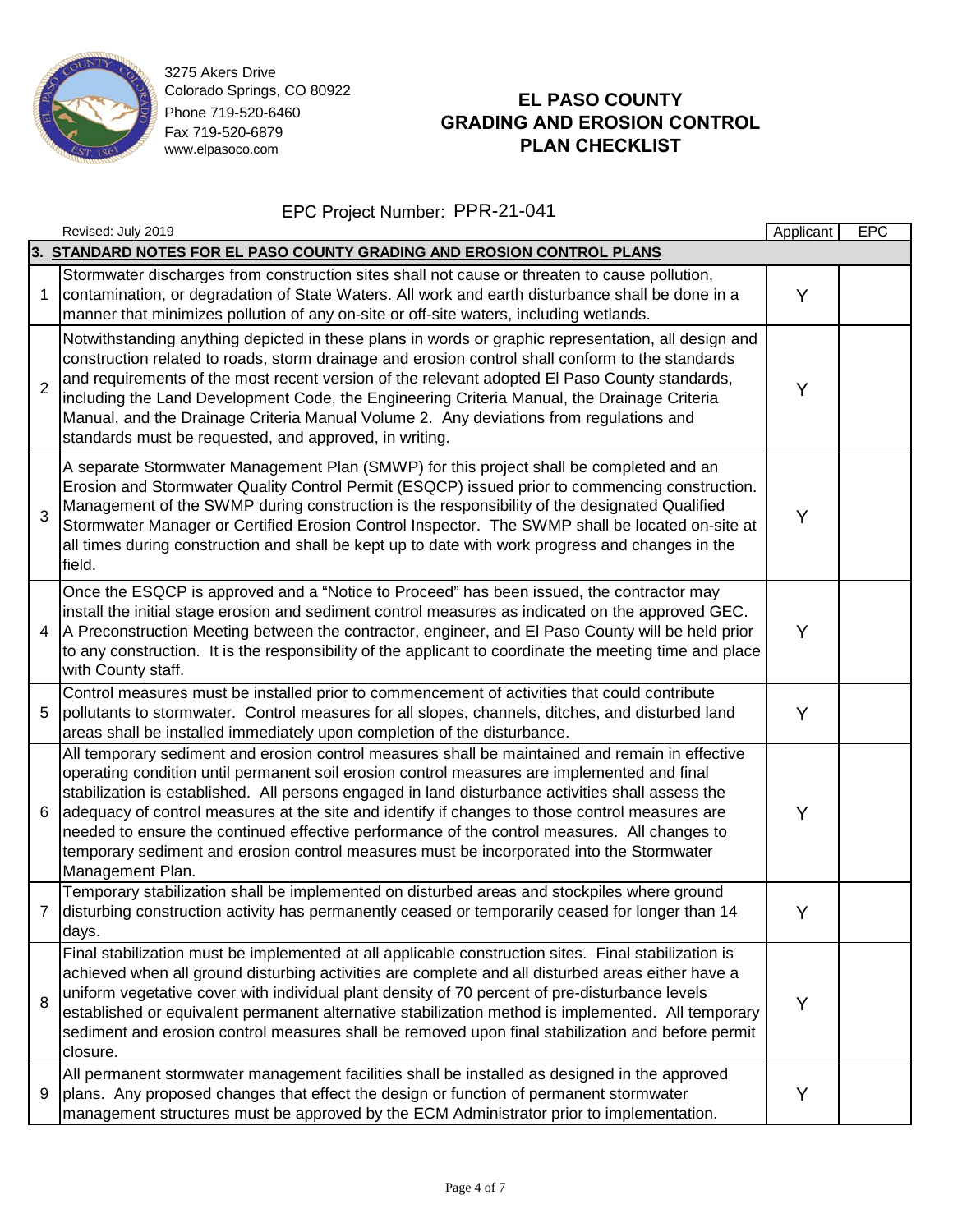

# **EL PASO COUNTY GRADING AND EROSION CONTROL PLAN CHECKLIST**

|    | Revised: July 2019                                                                                                                                                                                                                                                                                                                                                                                                                                                                                                                              | Applicant | <b>EPC</b> |
|----|-------------------------------------------------------------------------------------------------------------------------------------------------------------------------------------------------------------------------------------------------------------------------------------------------------------------------------------------------------------------------------------------------------------------------------------------------------------------------------------------------------------------------------------------------|-----------|------------|
| 10 | Earth disturbances shall be conducted in such a manner so as to effectively minimize accelerated<br>soil erosion and resulting sedimentation. All disturbances shall be designed, constructed, and<br>completed so that the exposed area of any disturbed land shall be limited to the shortest practical<br>period of time. Pre-existing vegetation shall be protected and maintained within 50 horizontal feet<br>of a waters of the state unless shown to be infeasible and specifically requested and approved.                             | Y         |            |
| 11 | Compaction of soil must be prevented in areas designated for infiltration control measures or where<br>final stabilization will be achieved by vegetative cover. Areas designated for infiltration control<br>measures shall also be protected from sedimentation during construction until final stabilization is<br>achieved. If compaction prevention is not feasible due to site constraints, all areas designated for<br>infiltration and vegetation control measures must be loosened prior to installation of the control<br>measure(s). | Y         |            |
|    | Any temporary or permanent facility designed and constructed for the conveyance of stormwater<br>12 around, through, or from the earth disturbance area shall be a stabilized conveyance designed to<br>minimize erosion and the discharge of sediment off-site.                                                                                                                                                                                                                                                                                | Y         |            |
| 13 | Concrete wash water shall be contained and disposed of in accordance with the SWMP. No wash<br>water shall be discharged to or allowed to enter State Waters, including any surface or subsurface<br>storm drainage system or facilities. Concrete washouts shall not be located in an area where<br>shallow groundwater may be present, or within 50 feet of a surface water body, creek or stream.                                                                                                                                            | Y         |            |
| 14 | During dewatering operations, uncontaminated groundwater may be discharged on-site, but shall<br>not leave the site in the form of surface runoff unless an approved State dewatering permit is in<br>place.                                                                                                                                                                                                                                                                                                                                    | Y         |            |
|    | 15 Erosion control blanketing or other protective covering shall be used on slopes steeper than 3:1.                                                                                                                                                                                                                                                                                                                                                                                                                                            | Y         |            |
| 16 | Contractor shall be responsible for the removal of all wastes from the construction site for disposal<br>in accordance with local and State regulatory requirements. No construction debris, tree slash,<br>building material wastes or unused building materials shall be buried, dumped, or discharged at the<br>site.                                                                                                                                                                                                                        | Y         |            |
| 17 | Waste materials shall not be temporarily placed or stored in the street, alley, or other public way,<br>unless in accordance with an approved Traffic Control Plan. Control measures may be required by<br>El Paso County Engineering if deemed necessary, based on specific conditions and circumstances.                                                                                                                                                                                                                                      | Y         |            |
| 18 | Tracking of soils and construction debris off-site shall be minimized. Materials tracked off-site shall<br>be cleaned up and properly disposed of immediately.                                                                                                                                                                                                                                                                                                                                                                                  | Y         |            |
|    | The owner/developer shall be responsible for the removal of all construction debris, dirt, trash, rock,<br>19 sediment, soil, and sand that may accumulate in roads, storm drains and other drainage<br>conveyance systems and stormwater appurtenances as a result of site development.                                                                                                                                                                                                                                                        | Y         |            |
|    | The quantity of materials stored on the project site shall be limited, as much as practical, to that<br>20 quantity required to perform the work in an orderly sequence. All materials stored on-site shall be<br>stored in a neat, orderly manner, in their original containers, with original manufacturer's labels.                                                                                                                                                                                                                          | Y         |            |
| 21 | No chemical(s) having the potential to be released in stormwater are to be stored or used on-site<br>unless permission for the use of such chemical(s) is granted in writing by the ECM Administrator.<br>In granting approval for the use of such chemical(s), special conditions and monitoring may be<br>required.                                                                                                                                                                                                                           | Y         |            |
| 22 | Bulk storage of allowed petroleum products or other allowed liquid chemicals in excess of 55<br>gallons shall require adequate secondary containment protection to contain all spills on-site and to<br>prevent any spilled materials from entering State Waters, any surface or subsurface storm drainage<br>system or other facilities.                                                                                                                                                                                                       | Y         |            |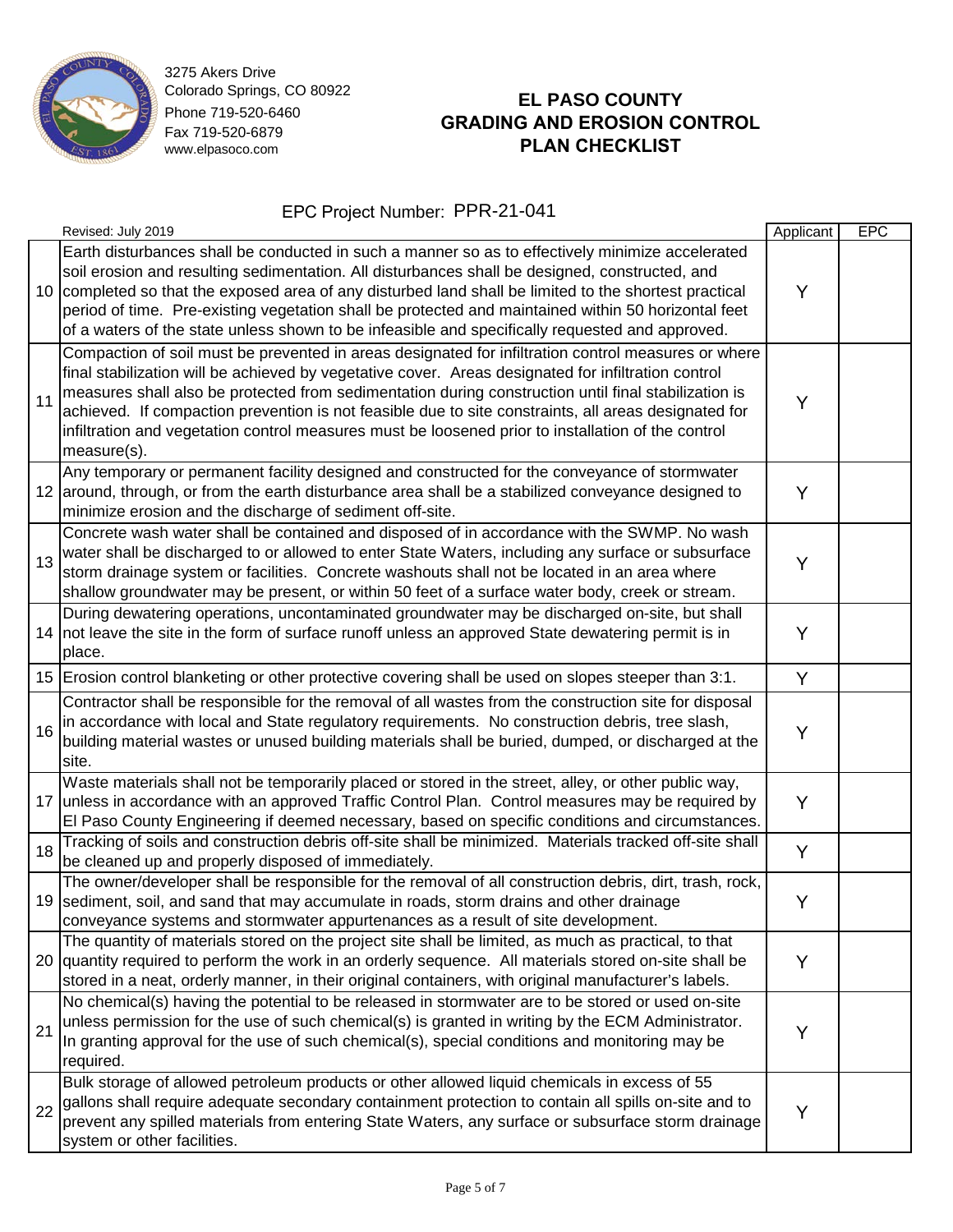

# **EL PASO COUNTY GRADING AND EROSION CONTROL PLAN CHECKLIST**

|    | Revised: July 2019                                                                                                                                                                                                                                                                                                                                                                                                                                                                                                                                                                                                                                                                                                                                               | Applicant | <b>EPC</b> |  |  |  |
|----|------------------------------------------------------------------------------------------------------------------------------------------------------------------------------------------------------------------------------------------------------------------------------------------------------------------------------------------------------------------------------------------------------------------------------------------------------------------------------------------------------------------------------------------------------------------------------------------------------------------------------------------------------------------------------------------------------------------------------------------------------------------|-----------|------------|--|--|--|
| 23 | No person shall cause the impediment of stormwater flow in the curb and gutter or ditch except with<br>approved sediment control measures.                                                                                                                                                                                                                                                                                                                                                                                                                                                                                                                                                                                                                       | Y         |            |  |  |  |
| 24 | Owner/developer and their agents shall comply with the "Colorado Water Quality Control Act" (Title<br>25, Article 8, CRS), and the "Clean Water Act" (33 USC 1344), in addition to the requirements of<br>the Land Development Code, DCM Volume II and the ECM Appendix I. All appropriate permits<br>must be obtained by the contractor prior to construction (1041, NPDES, Floodplain, 404, fugitive<br>dust, etc.). In the event of conflicts between these requirements and other laws, rules, or<br>regulations of other Federal, State, local, or County agencies, the most restrictive laws, rules, or<br>regulations shall apply.                                                                                                                        | Y         |            |  |  |  |
| 25 | All construction traffic must enter/exit the site only at approved construction access points.                                                                                                                                                                                                                                                                                                                                                                                                                                                                                                                                                                                                                                                                   | Y         |            |  |  |  |
| 26 | Prior to construction the permittee shall verify the location of existing utilities.                                                                                                                                                                                                                                                                                                                                                                                                                                                                                                                                                                                                                                                                             | Y         |            |  |  |  |
| 27 | A water source shall be available on-site during earthwork operations and shall be utilized as<br>required to minimize dust from earthwork equipment and wind.                                                                                                                                                                                                                                                                                                                                                                                                                                                                                                                                                                                                   | Y         |            |  |  |  |
| 28 | The soils report for this site has been prepared by [Company Name, Date of Report] and shall be<br>considered a part of these plans.                                                                                                                                                                                                                                                                                                                                                                                                                                                                                                                                                                                                                             | Y         |            |  |  |  |
| 29 | At least ten (10) days prior to the anticipated start of construction, for projects that will disturb one<br>(1) acre or more, the owner or operator of construction activity shall submit a permit application for<br>stormwater discharge to the Colorado Department of Public Health and Environment, Water Quality<br>Division. The application contains certification of completion of a stormwater management plan<br>(SWMP), of which this Grading and Erosion Control Plan may be a part. For information or<br>application materials contact:<br>Colorado Department of Public Health and Environment<br><b>Water Quality Control Division</b><br><b>WQCD - Permits</b><br>4300 Cherry Creek Drive South<br>Denver, CO 80246-1530<br>Attn: Permits Unit | Y         |            |  |  |  |
|    | 4. APPLICANT COMMENTS                                                                                                                                                                                                                                                                                                                                                                                                                                                                                                                                                                                                                                                                                                                                            |           |            |  |  |  |
| a  |                                                                                                                                                                                                                                                                                                                                                                                                                                                                                                                                                                                                                                                                                                                                                                  |           |            |  |  |  |
| b  |                                                                                                                                                                                                                                                                                                                                                                                                                                                                                                                                                                                                                                                                                                                                                                  |           |            |  |  |  |
| с  |                                                                                                                                                                                                                                                                                                                                                                                                                                                                                                                                                                                                                                                                                                                                                                  |           |            |  |  |  |